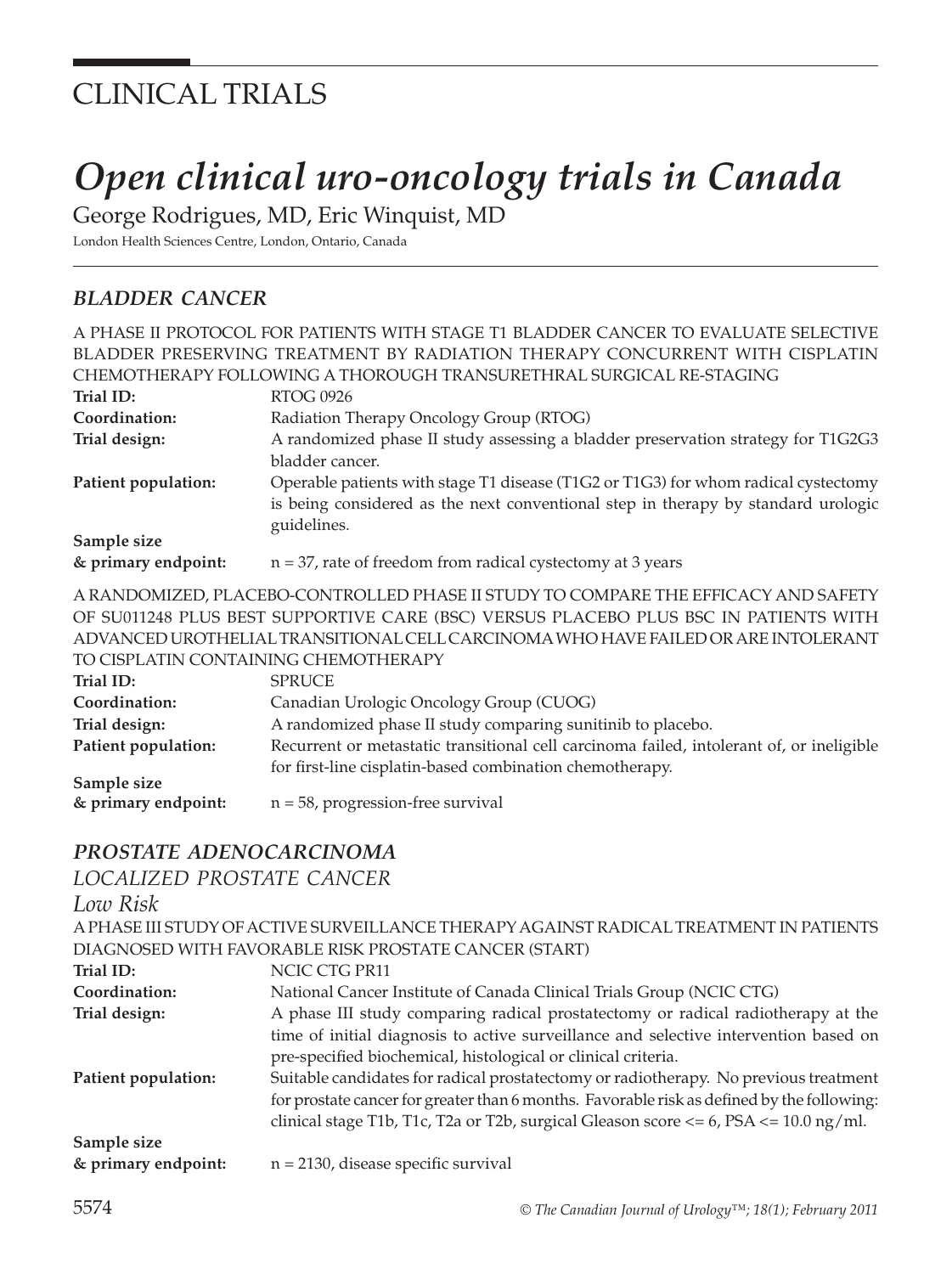### *Intermediate Risk*

|                                    | A PHASE III PROSPECTIVE RANDOMIZED TRIAL OF DOSE-ESCALATED RADIOTHERAPY WITH OR<br>WITHOUT SHORT TERM ANDROGEN DEPRIVATION THERAPY FOR PATIENTS WITH INTERMEDIATE                                                                                                                                     |
|------------------------------------|-------------------------------------------------------------------------------------------------------------------------------------------------------------------------------------------------------------------------------------------------------------------------------------------------------|
| <b>RISK PROSTATE CANCER</b>        |                                                                                                                                                                                                                                                                                                       |
| Trial ID:                          | <b>RTOG 0815</b>                                                                                                                                                                                                                                                                                      |
| Coordination:                      | <b>RTOG</b>                                                                                                                                                                                                                                                                                           |
| Trial design:                      | A randomized controlled trial to demonstrate an overall survival (OS) advantage for the<br>addition of short term (6 months) ADT versus no additional ADT in the context of dose<br>escalated RT for patients with intermediate risk prostate cancer.                                                 |
| Sample size                        |                                                                                                                                                                                                                                                                                                       |
| & primary endpoint:                | $n = 1520$ , overall survival                                                                                                                                                                                                                                                                         |
|                                    | PROSTATE FRACTIONATED IRRADIATION TRIAL (PROFIT)                                                                                                                                                                                                                                                      |
| Coordination:                      | Ontario Clinical Oncology Group (OCOG)                                                                                                                                                                                                                                                                |
| Trial design:                      | A phase III study assessing the relative efficacy of dose-escalated radiation therapy (78 Gy<br>in 39 fractions) versus a hypofractionated course of radiation (6000 Gy in 20 fractions).                                                                                                             |
| Patient population:<br>Sample size | Intermediate-risk prostate cancer.                                                                                                                                                                                                                                                                    |
| & primary endpoint:                | $n = 1204$ , biochemical (PSA) failure                                                                                                                                                                                                                                                                |
|                                    | A RANDOMIZED, DOUBLE-BLINDED, PLACEBO-CONTROLLED PHASE III TRIAL TO EVALUATE THE<br>EFFECTIVENESS OF A PHOSPHODIESTERASE 5 INHIBITOR, TADALAFIL, IN PREVENTION OF ERECTILE<br>DYSFUNCTION IN PATIENTS TREATED WITH RADIOTHERAPY FOR PROSTATE CANCER                                                   |
| Trial ID:                          | <b>RTOG 0831</b>                                                                                                                                                                                                                                                                                      |
| Coordination:                      | <b>RTOG</b>                                                                                                                                                                                                                                                                                           |
| Trial design:                      | A phase III placebo randomized trial to determine whether tadalafil maintains<br>spontaneous (off-drug) erectile function, as measured by the International Index of<br>Erectile Function (IIEF), as compared to placebo at weeks 28-30 after initiation of<br>radiation therapy for prostate cancer. |
| Patient population:                | Men with clinical stage T1b-T2b adenocarcinoma of the prostate and no distant<br>metastases (M0), and their spouses/partners.                                                                                                                                                                         |
| Sample size                        |                                                                                                                                                                                                                                                                                                       |
| & primary endpoint:                | $n = 218$ , International Index of Erectile Function Questionnaire (IIEF)                                                                                                                                                                                                                             |
| <b>TTI 1 THI</b>                   |                                                                                                                                                                                                                                                                                                       |

#### *High Risk*

RANDOMIZED PHASE III STUDY OF NEO-ADJUVANT DOCETAXEL AND ANDROGEN DEPRIVATION PRIOR TO RADICAL PROSTATECTOMY VERSUS IMMEDIATE RADICAL PROSTATECTOMY IN PATIENTS WITH HIGH-RISK, CLINICALLY LOCALIZED PROSTATE CANCER

| Trial ID:           | NCIC PRC3                                                                        |
|---------------------|----------------------------------------------------------------------------------|
| Coordination:       | Intergroup (Cancer and Leukemia Group B)                                         |
| Trial design:       | A phase III comparison of neoadjuvant chemohormonal therapy with goserelin or    |
|                     | leuprolide for 18-24 weeks with docetaxel IV every 3 weeks for up to six courses |
|                     | followed by radical prostatectomy with staging pelvic lymphadenectomy versus     |
|                     | radical prostatectomy with staging lymphadenectomy alone.                        |
| Patient population: | High-risk prostate cancer.                                                       |
| Sample size         |                                                                                  |
| & primary endpoint: | $n = 750$ , 3 year biochemical progression-free survival                         |
|                     |                                                                                  |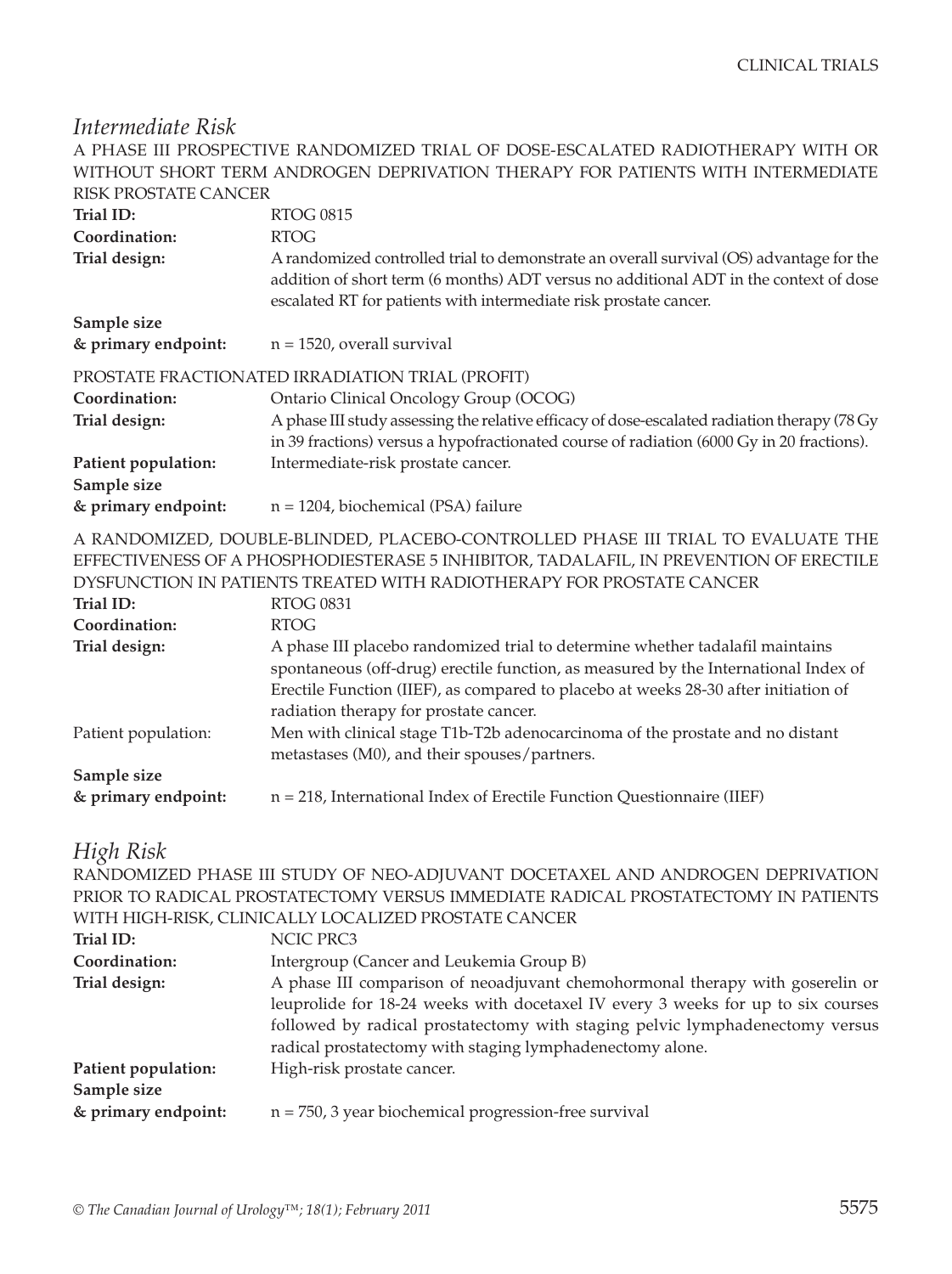## *post-radical prostatectomy*

|                     | RADICALS: RADIOTHERAPY AND ANDROGEN DEPRIVATION IN COMBINATION AFTER LOCAL SURGERY |
|---------------------|------------------------------------------------------------------------------------|
| Trial ID:           | NCIC PR13                                                                          |
| Coordination:       | Intergroup (MRC)                                                                   |
| Trial design:       | Phase III clinical trial with randomizations both for radiotherapy timing, and for |
|                     | hormone treatment duration.                                                        |
| Patient population: | Men who have undergone radical prostatectomy for prostatic adenocarcinoma within   |
|                     | 3 months, post-operative serum PSA less than 0.4 ng/ml. Uncertainty in the opinion |
|                     | of the physician and patient regarding the need for immediate post-operative RT.   |
| Sample size         |                                                                                    |
| & primary endpoint: | $n = 5100$ , disease free survival                                                 |

#### *biochemically relapsed prostate cancer*

A MULTICENTER CLINICAL STUDY OF THE SONABLATE® 500 (SB-500) FOR THE TREATMENT OF LOCALLY RECURRENT PROSTATE CANCER WITH HIFU **Trial ID:** FSI-003 **Coordination:** Focus Surgery Inc. **Trial design:** Single arm phase II. **Patient population:** Men with locally recurrent prostate cancer following external beam irradiation. **Sample size & primary endpoint:** n = 202, absence of biochemical failure and negative prostate biopsy rate at 12 months

A PROSPECTIVE PHASE II TRIAL OF TRANSPERINEAL ULTRASOUND-GUIDED BRACHYTHERAPY FOR LOCALLY RECURRENT PROSTATE ADENOCARCINOMA FOLLOWING EXTERNAL BEAM RADIOTHERAPY

| Trial ID:<br>Coordination: | RTOG 0526<br>RTOG-                                                                           |
|----------------------------|----------------------------------------------------------------------------------------------|
|                            |                                                                                              |
| Trial design:              | Single arm phase II.                                                                         |
| Patient population:        | Men with biopsy-documented local recurrence > 30 months after external beam<br>radiotherapy. |
| Sample size                |                                                                                              |
| & primary endpoint:        | $n = 96$ , late treatment-related GI/GU adverse events of brachytherapy                      |

#### A PHASE II TRIAL OF SHORT-TERM ANDROGEN DEPRIVATION WITH PELVIC LYMPH NODE OR PROSTATE BED ONLY RADIOTHERAPY (SPPORT) IN PROSTATE CANCER PATIENTS WITH A RISING PSA AFTER RADICAL PROSTATECTOMY

| Trial ID:           | RTOG 0534                                                                                   |
|---------------------|---------------------------------------------------------------------------------------------|
| Coordination:       | <b>RTOG</b>                                                                                 |
| Trial design:       | Phase II comparing radiotherapy alone to radiotherapy with short-term androgen deprivation. |
| Patient population: | Males who have undergone radical prostatectomy, followed by PSA rise to $> 0.2$ ng/ml.      |
| Sample size         |                                                                                             |
| & primary endpoint: | $n = 1764$ , 5-year freedom from progression                                                |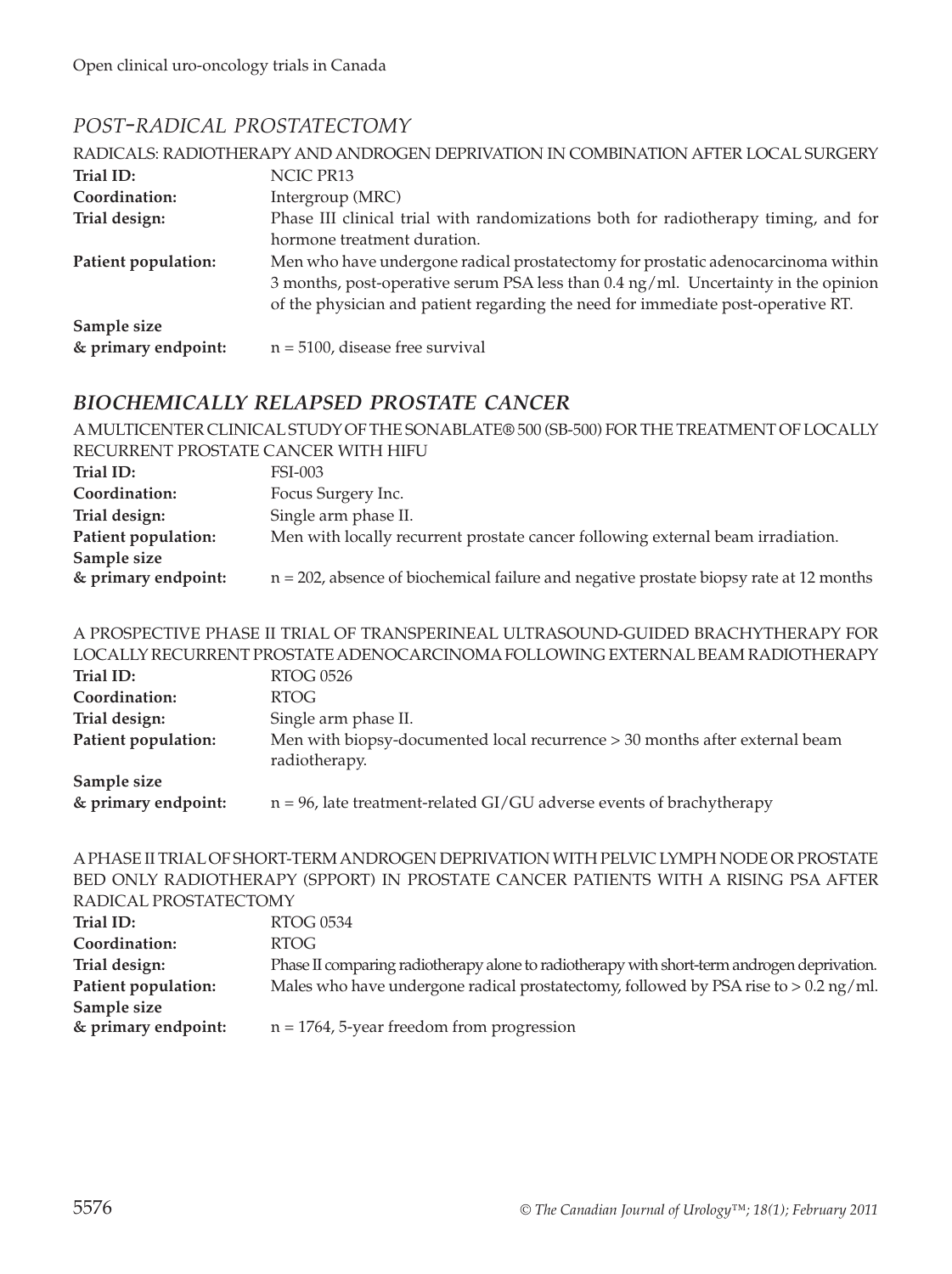#### A STUDY OF ANDROGEN DEPRIVATION WITH LEUPROLIDE, +/- DOCETAXEL FOR CLINICALLY ASYMPTOMATIC PROSTATE CANCER SUBJECTS WITH A RISING PSA

|                     | ASTMPTOMATIC PROSTATE CAINCER SUBJECTS WITH A RISING PSA                                   |
|---------------------|--------------------------------------------------------------------------------------------|
| Trial ID:           | XRP6976J/3503                                                                              |
| Coordination:       | sanofi-aventis                                                                             |
| Trial design:       | Aphase III comparison of androgen deprivation with or without docetaxel in men with rising |
|                     | PSA followed by radical prostatectomy.                                                     |
| Patient population: | No metastases and PSA doubling time $\leq$ 9 months                                        |
| Sample size         |                                                                                            |
| & primary endpoint: | $n = 412$ , progression-free survival                                                      |

#### *metastatic prostate cancer*

|                           | A RANDOMIZED, DOUBLE-BLIND, PLACEBO-CONTROLLED PHASE III STUDY OF EARLY VERSUS          |
|---------------------------|-----------------------------------------------------------------------------------------|
|                           | STANDARD ZOLEDRONIC ACID TO PREVENT SKELETAL RELATED EVENTS IN MEN WITH PROSTATE        |
| CANCER METASTATIC TO BONE |                                                                                         |
| Trial ID:                 | NCIC PRC2                                                                               |
| Coordination:             | Intergroup (Cancer and Leukemia Group B)                                                |
| Trial design:             | A phase III study comparing treatment with zoledronic acid at the time of initiation of |
|                           | androgen deprivation therapy for metastatic prostate cancer to treatment at time of     |
|                           | progression to hormone-refractory disease.                                              |
| Patient population:       | Metastatic prostate cancer with at least one bone metastasis by radiographic imaging    |
|                           | receiving androgen deprivation therapy.                                                 |
| Sample size               |                                                                                         |
| & primary endpoint:       | $n = 680$ , time to first skeletal related event                                        |

#### *castrate resistant prostate cancer*

EFFICACY AND SAFETY STUDY OF VANDETANIB (ZD6474) IN COMBINATION WITH BICALUTAMIDE VERSUS BICALUTAMIDE ALONE IN PATIENTS WITH CHEMOTHERAPY NAIVE HORMONE REFRACTORY PROSTATE CANCER

| Trial ID:           | $OZM-011$                                                                           |
|---------------------|-------------------------------------------------------------------------------------|
| Coordination:       | British Columbia Cancer Agency                                                      |
| Trial design:       | Single arm phase II                                                                 |
| Patient population: | Men with rising PSA despite ADT, no prior chemotherapy, and $<$ 4 weeks exposure to |
|                     | bicalutamide.                                                                       |
| Sample size         |                                                                                     |
| & primary endpoint: | $n = 74$ , PSA response rate                                                        |

|                     | A PHASE II STUDY OF SB939 IN PATIENTS WITH RECURRENT OR METASTATIC CASTRATION RESISTANT |
|---------------------|-----------------------------------------------------------------------------------------|
| PROSTATE CANCER     |                                                                                         |
| Trial ID:           | <b>IND.195</b>                                                                          |
| Coordination:       | NCIC CTG                                                                                |
| Trial design:       | Single arm phase II                                                                     |
| Patient population: | Men with rising PSA despite ADT and not prior chemotherapy.                             |
| Sample size         |                                                                                         |
| & primary endpoint: | $n = 29$ , PSA response rate and progression-free survival                              |
|                     |                                                                                         |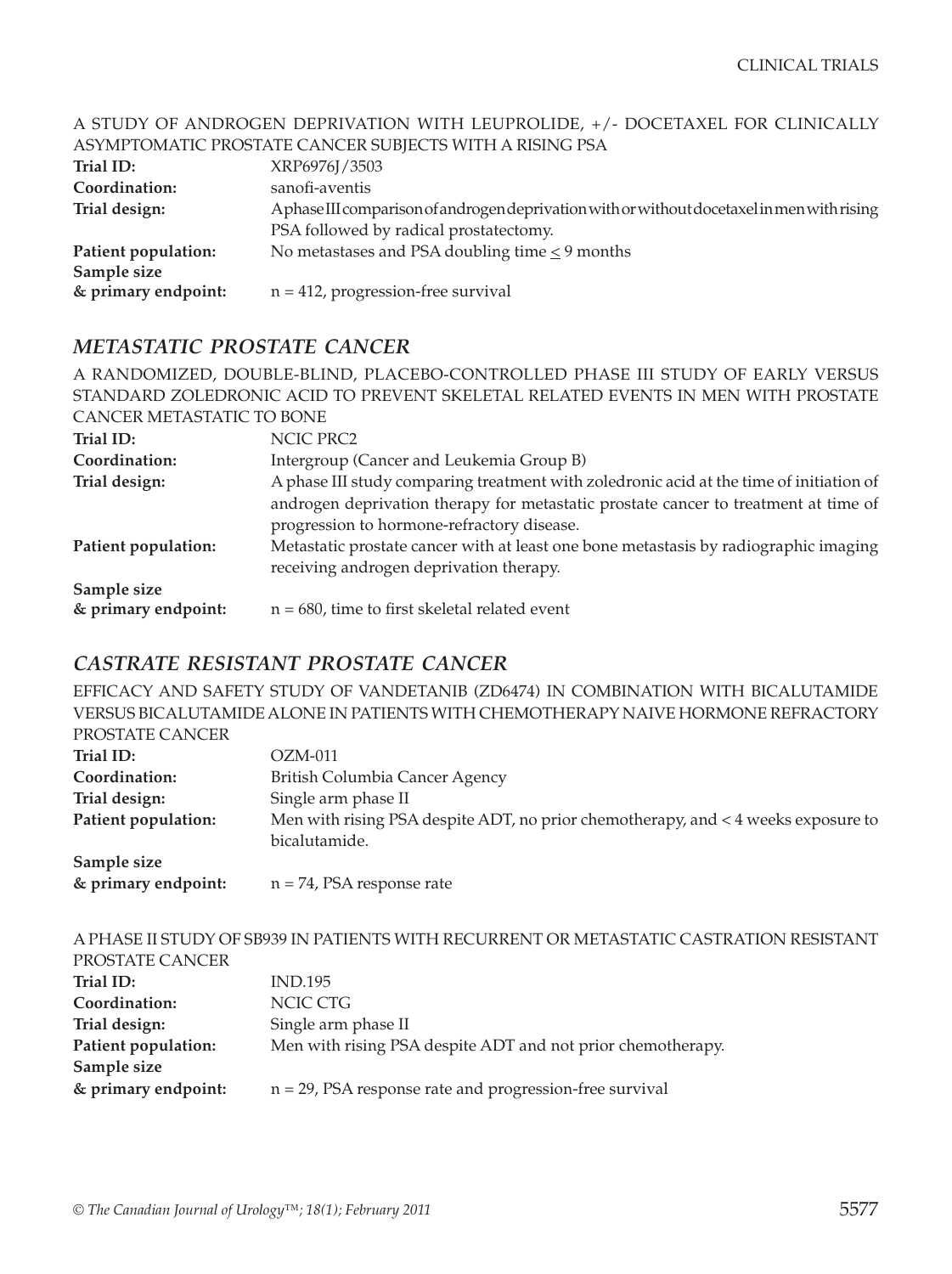|                                      | A PHASE II STUDY OF GW786034 (PAZOPANIB) WITH OR WITHOUT BICALUTAMIDE IN HORMONE      |
|--------------------------------------|---------------------------------------------------------------------------------------|
| REFRACTORY PROSTATE CANCER           |                                                                                       |
| Trial ID:                            | PHL-058                                                                               |
| Coordination:                        | Princess Margaret Hospital Phase II Consortium                                        |
| Trial design:                        | Open-label randomized 2-stage phase II                                                |
| Patient population:<br>Sample size   | Metastatic castration-resistant prostate cancer and no prior chemotherapy.            |
| & primary endpoint:                  | $n = 74$ , PSA response rate                                                          |
|                                      |                                                                                       |
|                                      | A MULTINATIONAL PHASE III, RANDOMIZED, DOUBLE-BLIND, PLACEBO-CONTROLLED EFFICACY      |
|                                      | AND SAFETY STUDY OF ORAL MDV3100 IN CHEMOTHERAPY-NAÏVE PATIENTS WITH PROGRESSIVE      |
|                                      | METASTATIC PROSTATE CANCER WHO HAVE FAILED ANDROGEN DEPRIVATION THERAPY               |
| Trial ID:                            | <b>PREVAIL</b>                                                                        |
| Coordination:                        | Medivation/ProTrials Research Inc.                                                    |
| Trial design:                        | Randomized double-blind multicentre study comparing MDV3100 to placebo.               |
| Patient population:                  | Asymptomatic metastatic castration-resistant prostate cancer and no prior             |
|                                      | chemotherapy.                                                                         |
| Sample size                          |                                                                                       |
| & primary endpoint:                  | n=1680, progression-free and overall survival                                         |
|                                      |                                                                                       |
|                                      | A PHASE III, RANDOMIZED, DOUBLE-BLIND, MULTICENTER TRIAL COMPARING ORTERONEL PLUS     |
|                                      | PREDNISONE WITH PLACEBO PLUS PREDNISONE IN PATIENTS WITH CHEMOTHERAPY-NAIVE           |
|                                      | METASTATIC CASTRATION-RESISTANT PROSTATE CANCER                                       |
| Trial ID:                            | NCT01193244                                                                           |
| Coordination:                        | Millennium Pharmaceuticals, Inc.                                                      |
| Trial design:                        | Phase III.                                                                            |
| Patient population:                  | Asymptomatic metastatic castration-resistant prostate cancer and no prior             |
|                                      | chemotherapy.                                                                         |
|                                      |                                                                                       |
|                                      |                                                                                       |
| Sample size<br>& primary endpoint:   | $n = 1454$ , radiographic progression-free survival and overall survival              |
|                                      |                                                                                       |
|                                      | A RANDOMIZED PHASE III STUDY COMPARING STANDARD FIRST-LINE DOCETAXEL/PREDNISONE TO    |
|                                      | DOCETAXEL/PREDNISONE IN COMBINATION WITH CUSTIRSEN (OGX-011) IN MEN WITH METASTATIC   |
| CASTRATE RESISTANT PROSTATE CANCER   |                                                                                       |
| Trial ID:                            | <b>SYNERGY</b>                                                                        |
| Coordination:                        |                                                                                       |
|                                      | Teva/Oncogenex                                                                        |
| Trial design:                        | Randomized multicentre study of the addition of custirsen to docetaxel chemotherapy.  |
| Patient population:                  | Metastatic castration-resistant prostate cancer planned for treatment with docetaxel. |
| Sample size<br>& primary endpoint:   | n=800, overall survival                                                               |
|                                      |                                                                                       |
|                                      | A PHASE II STUDY OF SU011248 FOR MAINTENACE THERAPY IN HORMONE REFRACTORY PROSTATE    |
| CANCER AFTER FIRST LINE CHEMOTHERAPY |                                                                                       |
| Trial ID:                            | SMART/TBCC-0707001                                                                    |
| Coordination:                        | <b>Tom Baker Cancer Centre</b>                                                        |
| Trial design:                        | Phase II.                                                                             |
| Patient population:                  | Patients with HRPC in remission after docetaxel.                                      |
| Sample size                          |                                                                                       |
| & primary endpoint:                  | $n = 30$ , progression-free survival                                                  |
|                                      |                                                                                       |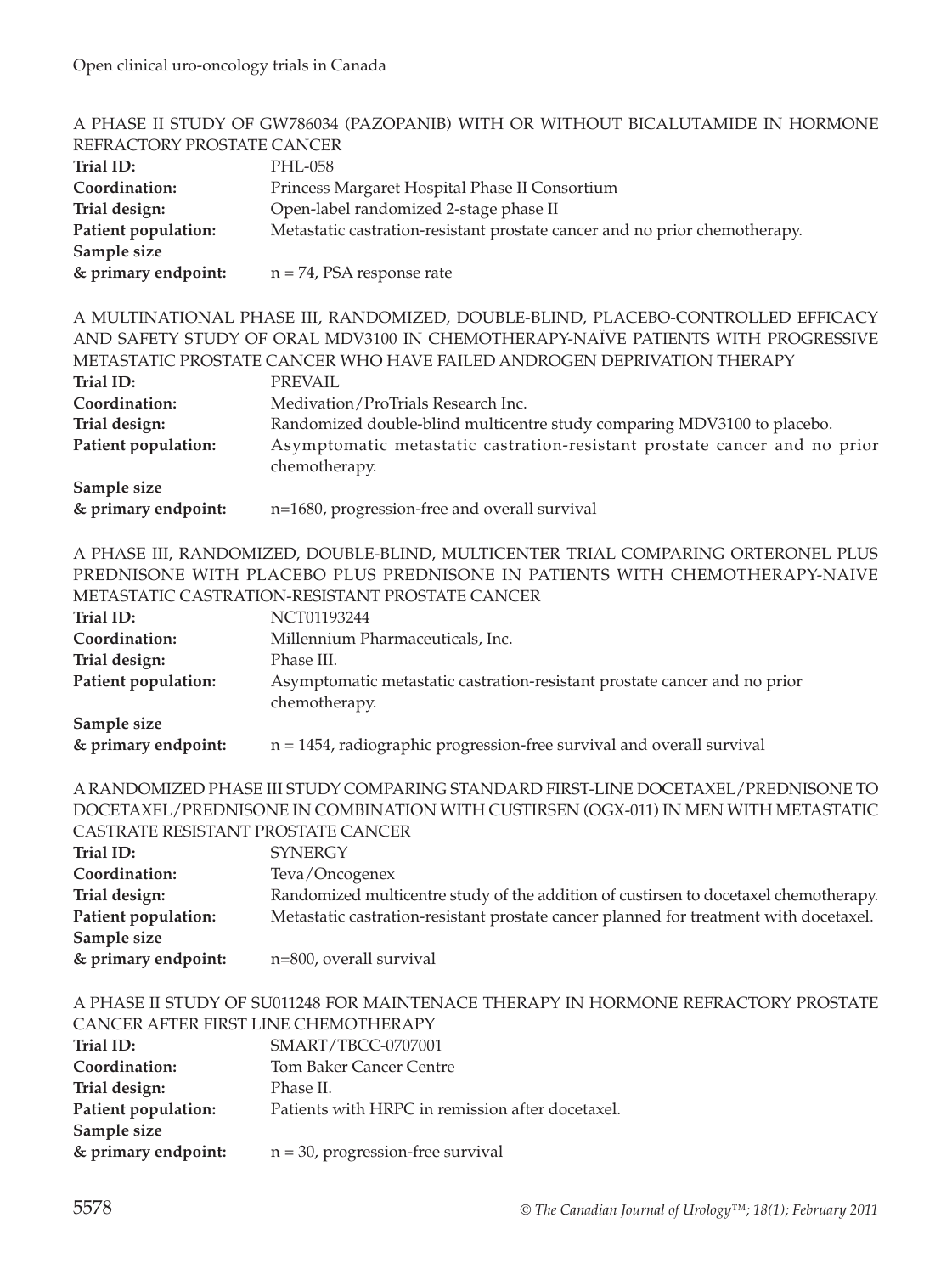#### A PHASE II STUDY OF MAINTENANCE THERAPY WITH TEMSIROLIMUS IN ANDROGEN-INDEPENDENT PROSTATE CANCER AFTER FIRST LINE CHEMOTHERAPY WITH DOCETAXEL

| $OZM-018$                                              |
|--------------------------------------------------------|
| Sunnybrook Health Sciences Centre Odette Cancer Centre |
| Single arm phase II.                                   |
| CRPC in remission after docetaxel.                     |
|                                                        |
| $n = 30$ , time to treatment failure                   |
|                                                        |

A DOUBLE-BLIND, RANDOMIZED, MULTIPLE DOSE, PHASE III, MULTICENTER STUDY OF ALPHARADIN IN THE TREATMENT OF PATIENTS WITH SYMPTOMATIC HORMONE REFRACTORY PROSTATE CANCER WITH SKELETAL METASTASES

| Trial ID:           | ALSYMPCA                                                                                                             |
|---------------------|----------------------------------------------------------------------------------------------------------------------|
| Coordination:       | Algeta ASA                                                                                                           |
| Trial design:       | Randomized, double-blind, multicenter study comparing Alpharadin to placebo.                                         |
| Patient population: | Metastatic castration-resistant prostate cancer progressive despite prior docetaxel or<br>mitoxantrone chemotherapy. |
| Sample size         |                                                                                                                      |
| & primary endpoint: | $n = 750$ , overall survival                                                                                         |

#### *renal cell cancer*

A RANDOMIZED, DOUBLE-BLIND, PLACEBO-CONTROLLED PHASE THERAPY FOR SUBJECTS WITH LOCALIZED OR LOCALLY ADVANCED RCC FOLLOWING NEPHRECTOMY III STUDY TO EVALUATE THE EEEICACY AND SAFETY OF PAZOPANIB AS ADJUVANT

|                     | LITER LITTLE ON LITTLE OF THE CHANGE OF THE CHANGE                                |
|---------------------|-----------------------------------------------------------------------------------|
| Trial ID:           | PROTECT/VEG113387                                                                 |
| Coordination:       | GlaxoSmithKline Inc.                                                              |
| Trial design:       | Double-blind placebo-controlled phase III.                                        |
| Patient population: | Resected predominantly clear cell renal cell cancer at higher risk of recurrence. |
| Sample size         |                                                                                   |
| & primary endpoint: | $n = 1500$ , disease-free survival                                                |

AN OPEN-LABEL, MULTICENTER PHASE II STUDY TO COMPARE THE EFFICACY AND SAFETY OF RAD001 AS FIRST-LINE FOLLOWED BY SECOND-LINE SUNITINIB VERSUS SUNITINIB AS FIRST-LINE FOLLOWED BY SECOND-LINE RAD001 IN THE TREATMENT OF PATIENTS WITH METASTATIC RENAL CELL CARCINOMA **Trial ID:** RECORD-3 **Coordination:** Novartis Pharmaceuticals **Trial design:** Randomized phase II. **Patient population:** 1<sup>st</sup>-line metastatic renal cell carcinoma. **Sample size & primary endpoint:** n = 390, progression-free survival

A RANDOMIZED PHASE II STUDY OF AFINITOR (RAD001) VS SUTENT (SUNITINIB) IN PATIENTS WITH METASTATIC NON-CLEAR CELL RENAL CELL CARCINOMA **Trial ID:** ASPEN/NCT01108445 **Coordination:** Duke University **Trial design:** Double-blind placebo-controlled phase III.

|  | <b>Patient population:</b> |  |  | Measurable metastatic predominantly non-clear cell renal cell cancer. |
|--|----------------------------|--|--|-----------------------------------------------------------------------|
|--|----------------------------|--|--|-----------------------------------------------------------------------|

**& primary endpoint:** n = 108, progression-free survival

**Sample size**